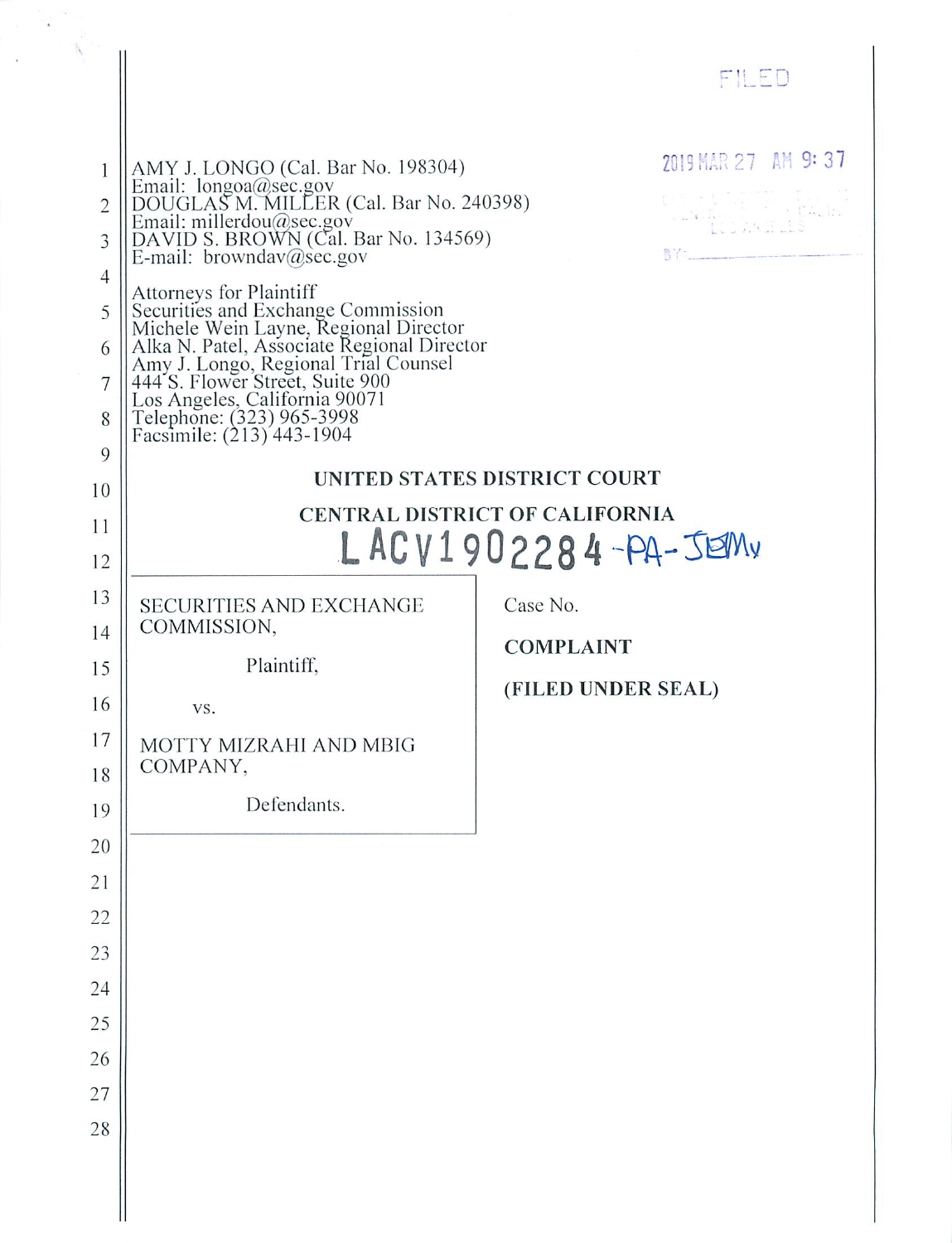Plaintiff Securities and Exchange Commission ("SEC") alleges:

# **JURISDICTION AND VENUE**

1. The Court has jurisdiction over this action pursuant to Sections  $21(d)(1)$ , 21(d)(3)(A), 21(e) and 27(a) of the Securities Exchange Act of 1934 ("Exchange Act"), 15 U.S.C. §§ 78u(d)(1), 78u(d)(3)(A), 78u(e) & 78aa(a), and Sections 209(d), 209(e)(1) and 214 of the Investment Advisers Act of 1940 ("Advisers Act"), 15 U.S.C. §§ 80b-9(d), 80b-9(e)(1) & 80b-14.

2. Defendants have, directly or indirectly, made use of the means or instrumentalities of interstate commerce, of the mails, or of the facilities of a national securities exchange in connection with the transactions, acts, practices and courses of business alleged in this complaint.

3. Venue is proper in this district pursuant to Section 27(a) of the Exchange Act, 15 U.S.C. § 78aa(a), and Section 214 of the Advisers Act, 15 U.S.C. § 80b-14, because certain of the transactions, acts, practices and courses of conduct constituting violations of the federal securities laws occurred within this district. In addition, venue is proper in this district because Defendants Motty Mizrahi and MBIG Company reside in this district.

# **SUMMARY**

4. The SEC brings this emergency action to stop an ongoing fraudulent investment advisory scheme, primarily targeting members of the Southern California Israeli-American community, that has defrauded at least 15 clients nationwide out of more than \$3 million since June 2012. The number of defrauded advisory clients and the amount raised may be significantly higher.

5. Defendant Motty Mizrahi ("Mizrahi") operates through his sole proprietorship, MBIG Company ("MBIG"). Mizrahi holds himself out to advisory clients as a professional money manager, licensed broker, and certified public accountant ("CPA"), who uses sophisticated options trading strategies to generate "guaranteed" returns of between 2-3% per month. Mizrahi further represents to his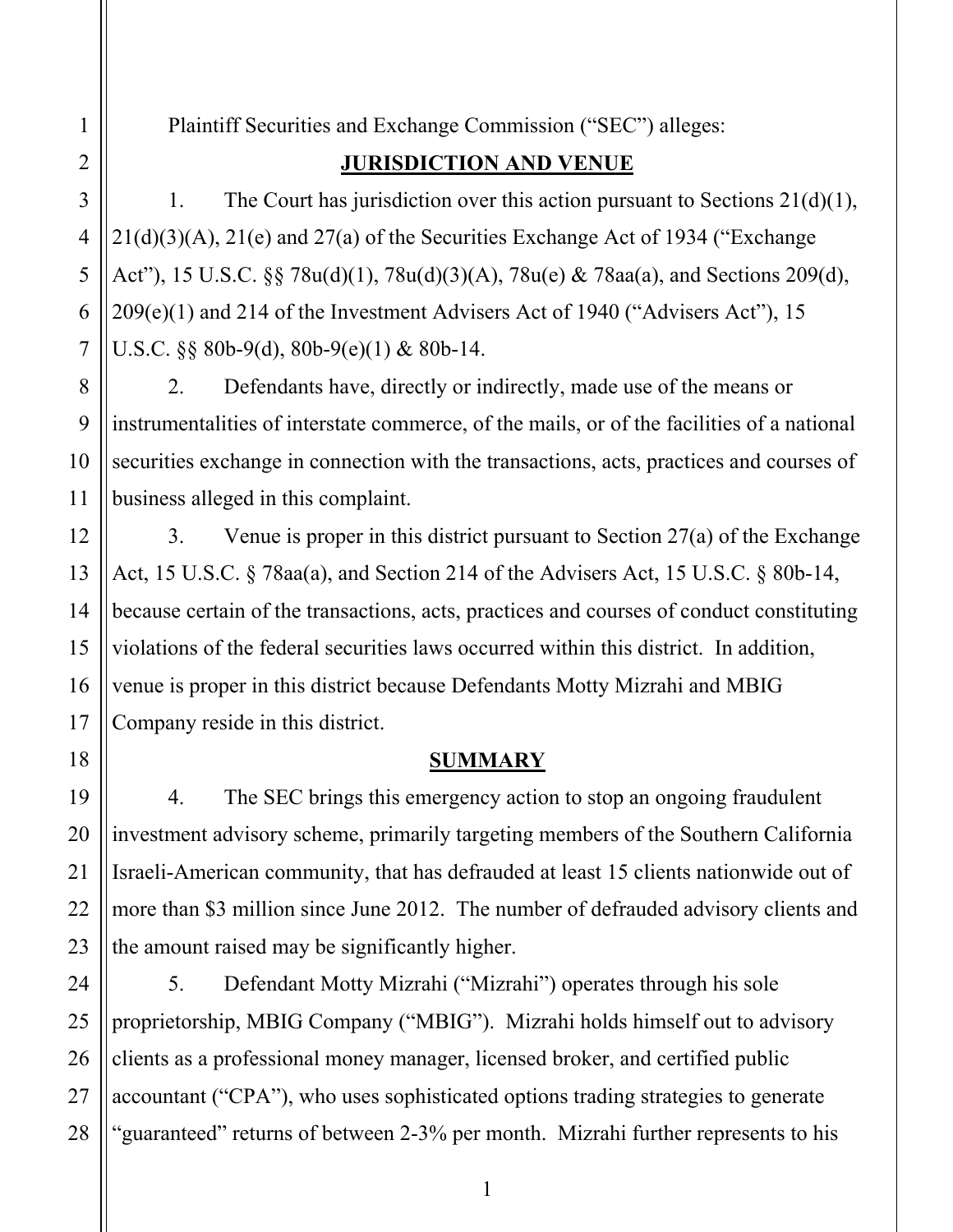advisory clients that they will not lose their money; that his investment strategy is risk-free; that their funds are secure; that he maintains a large cash reserve of client funds; and that clients can withdraw their money at any time. Mizrahi directs clients to deposit their funds in a bank account purportedly in the name of MBIG.

16 6. Mizrahi's representations to clients are patently false and misleading. MBIG has no brokerage account, nor any bank account of its own—rather, clients unwittingly sent money to Mizrahi's personal bank account, from which he transferred client funds to his personal brokerage account. In his personal brokerage account, he has engaged in highly risky options trading on margin. Far from producing "guaranteed returns," his trading has produced nothing but persistent losses—totaling more than \$2.2 million over the last four years. Clients cannot withdraw their funds, and their funds are not backed by cash reserves. Mizrahi has no broker registration, nor a CPA license. And from his personal brokerage account, Mizrahi has transferred at least \$1.4 million to his personal bank account, and made payments for personal expenses—notwithstanding that his compensation was to derive from a percentage of trading "profits," of which he had none.

7. Despite incurring persistent trading losses and diverting client funds to himself, Mizrahi continues to send his advisory clients, including as recently as March 15, 2019, false MBIG monthly statements showing positive account balances and monthly gains from MBIG's trading, even when the only brokerage account Mizrahi traded suffered losses. When clients demand proof of MBIG's securities holdings, Mizrahi falsely tells them that MBIG has an active brokerage account at E\*Trade and, as "proof," he shows clients fabricated brokerage statements reflecting a multi-million dollar balance—most recently, \$9.4 million—for a MBIG account at E\*Trade. MBIG, however, has never had an account at E\*Trade, and E\*Trade closed all of Mizrahi's personal accounts as of November 1, 2018.

27 8. Mizrahi subsequently opened a new brokerage account with TD Ameritrade in his own name, into which he has deposited at least \$288,500, and has

2

1

2

3

4

5

6

7

8

9

10

11

12

13

14

15

17

18

19

20

21

22

23

24

25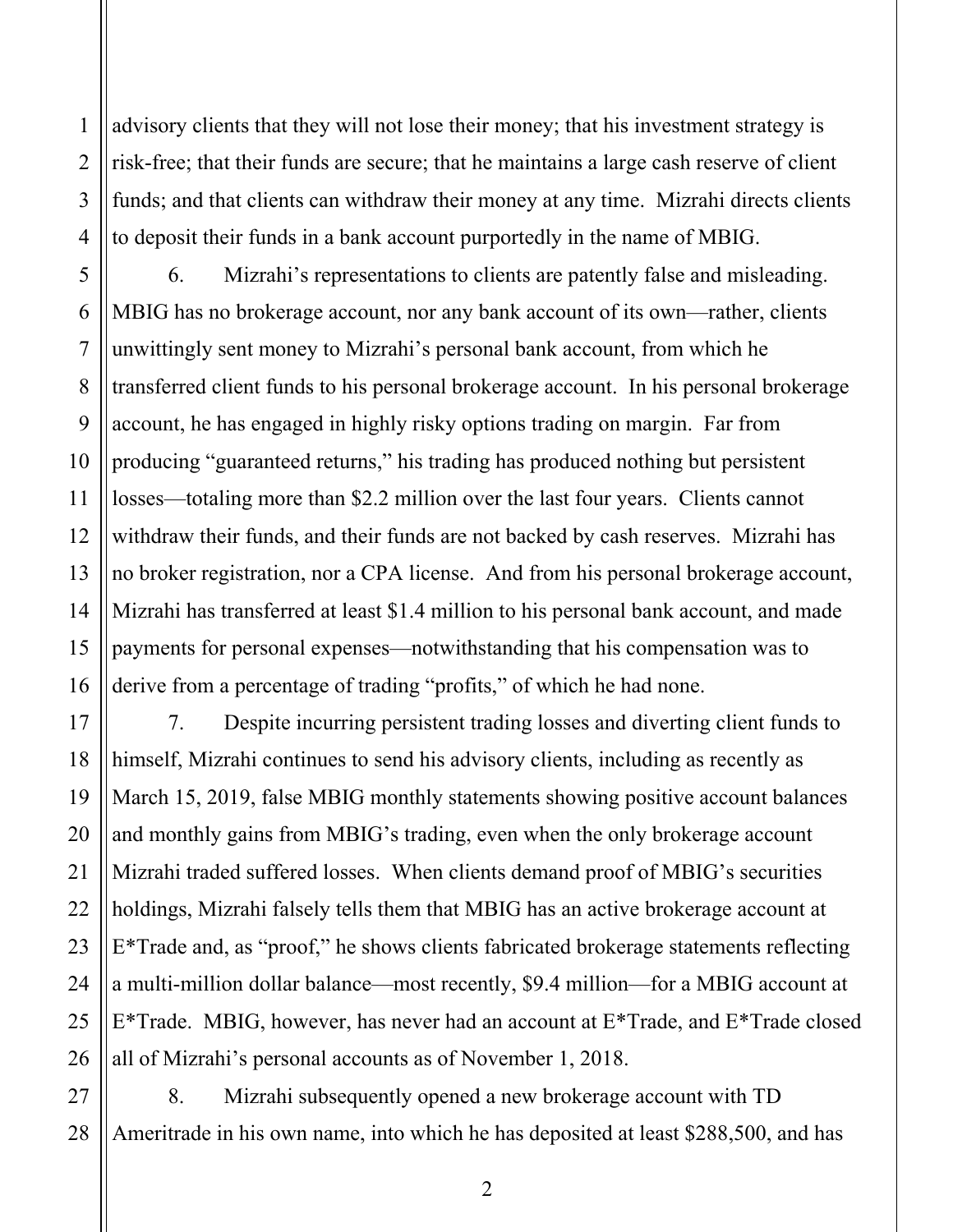1 2 3 since withdrawn at least \$76,500. Mizrahi's trading in his TD Ameritrade account has produced net losses overall, even though he continues to represent to his clients that his trading is profitable and their monies are secure.

9. To avoid detection of his scheme, Mizrahi recently encouraged clients to provide false information to the SEC concerning the nature of their investments with MBIG, directing several clients to tell the SEC that their individual investments with MBIG were "loans."

10. By engaging in this conduct, Defendants have violated and continue to violate the antifraud provisions of Section 10(b) of the Exchange Act, 15 U.S.C. § 78j(b), and Rules 10b-5(a)-(c) thereunder, 17 C.F.R. 240.10b-5 (a), (b) &(c), and of Sections 206(1) and (2) of the Advisers Act, 15 U.S.C. §§ 80b-6(1) and 80b-6(2).

11. The SEC seeks a temporary restraining order, asset freezes and an accounting; an order to show cause regarding a preliminary injunction; permanent injunctions; disgorgement with prejudgment interest, and civil penalties.

## **THE DEFENDANTS**

12. Motty Mizrahi, age 46, is a resident of Tarzana, California. He operates MBIG as a sole proprietorship. According to publicly available information, Mizrahi was, until recently, employed as the director of finance at a Los Angeles area private high school.

13. MBIG Company is a purported entity of unknown form located in Encino, California. In June 2012, Mizrahi filed a fictitious business name statement for MBIG in Los Angeles County, California, and he apparently operates MBIG as a sole proprietorship, or a name under which he does business (a "d/b/a").

## **THE ALLEGATIONS**

**A. Defendants Promise Advisory Clients High, Guaranteed Returns** 

28 14. Prospective clients know Mizrahi either from their Los Angeles-area synagogue or were introduced to him through family and friends in the Israeli-American community.

4

5

6

7

8

9

10

11

12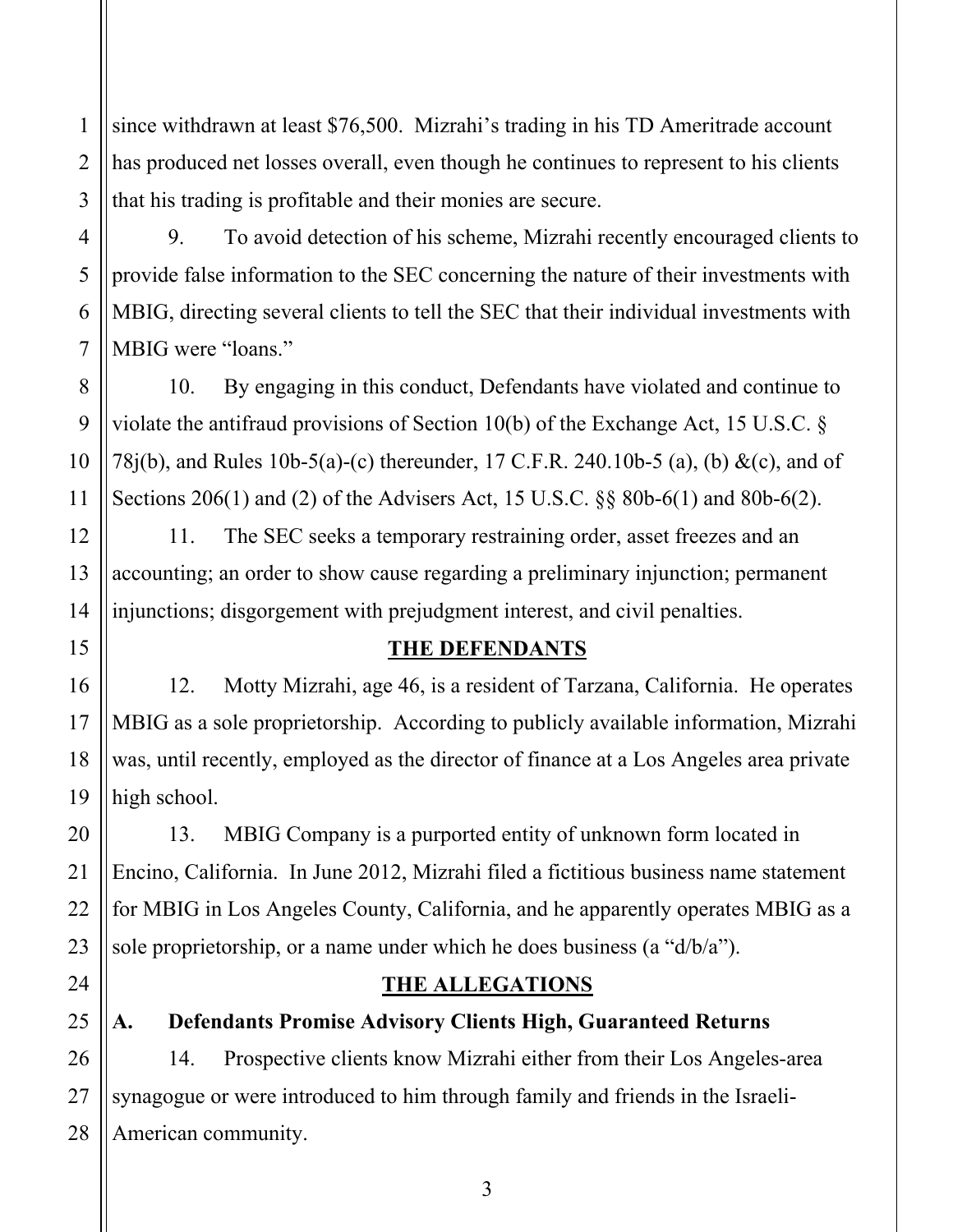1 2 3 4 5 6 15. Since at least June 2012, Mizrahi and MBIG have raised at least \$3 million from approximately 15 advisory clients in Los Angeles, New York, and Israel. 16. On information and belief, Mizrahi and MBIG may be continuing to raise additional funds from advisory clients, and may have approximately 50 additional advisory clients who invested funds.

17. Mizrahi runs MBIG from his parents' apartment in Encino, California.

8 9 18. Mizrahi solicits advisory clients primarily through in-person meetings in MBIG's "office" or in prospective clients' homes.

19. Mizrahi has showed several clients charts and graphs of MBIG's purportedly successful rates of return before they invested.

20. Mizrahi provided at least one investor a document titled "MBIG Company Prospectus" before that investor invested. The two-and-a-half page prospectus is little more than a description of MBIG's purported investment methods and profitable track record, and a profile of Mizrahi.

21. Mizrahi has represented to clients orally and in MBIG's prospectus that he has expert knowledge of the stock market, and is a broker and CPA.

22. MBIG's prospectus touts Mizrahi's experience and expertise as a basis for MBIG's ability to generate returns, where it states that, "[client] funds are actively managed by . . . Mizrahi who is the president of MBIG. . . He has over 20 years of experience investing in the stock and option market."

23. Mizrahi orally represents to clients that their funds are "guaranteed," "secure," and risk-free.

24. Mizrahi promised at least one MBIG client in a document called "Investor Agreement" that he and MBIG "guarantie [sic] the 'Investor's' principle [sic] investment in full. . ."

25. Mizrahi orally represented to clients that because he is "hedging" and "insuring" funds, he has never lost money, he cannot lose money, and his clients

4

7

10

11

12

13

14

15

16

17

18

19

20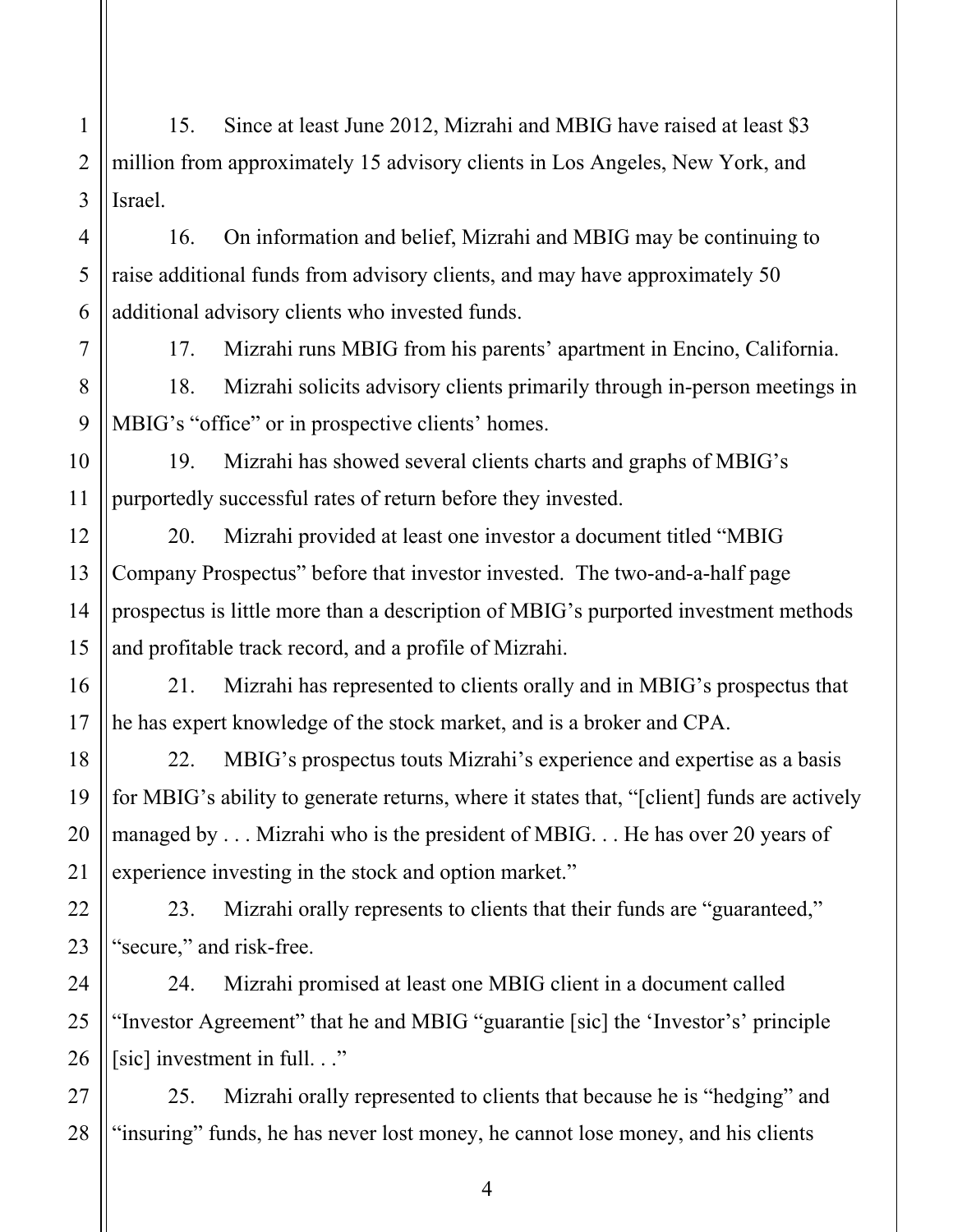1 would not lose their money even if the market declined.

4

5

6

7

8

11

12

13

14

15

16

17

18

19

20

21

22

28

2 3 26. MBIG's prospectus represents that "MBIG has the ability to earn profits when stocks are going up or down through options."

27. MBIG's prospectus represents that the company would use options strategies, including buying and selling of short call and short put spreads, and buying and selling LEAP options.

28. Mizrahi represented to at least one client, in an email dated August 26, 2014, that he and MBIG "guarantie [*sic*] the 'Investor's' principle [*sic*] in full."

9 10 29. Mizrahi represents to clients that MBIG has achieved significant trading profits.

30. For example, MBIG's prospectus represents that MBIG's annual rate of return between 2009 and 2016 ranged from a low of 30.91% in 2012 to a high of 102.24% in 2009, net of MBIG's compensation.

31. Mizrahi also orally represented to clients that they would earn 2-3% per month, roughly 30-40% per year.

32. Mizrahi represents that clients can withdraw their funds at any time.

33. For example, MBIG's prospectus represents that MBIG uses only 25% of the clients' funds to trade securities, while keeping the remaining 75% in a cash reserve.

34. Mizrahi represented to another client in emails styled as "welcome letters" dated April 19, 2013, October 24, 2014, and December 18, 2014 that: "The funds can withdrawan [*sic*] at anytime."

23 24 25 35. MBIG's prospectus represents that "MBIG, most of the time, only utilizes 20%-30% of the funds when it identifies good opportunities, and remaining funds are left in cash."

26 27 36. Mizrahi assures clients that he is acting in their best interest and he treats client funds with utmost care.

37. For example, MBIG's prospectus represents that "MBIG professionally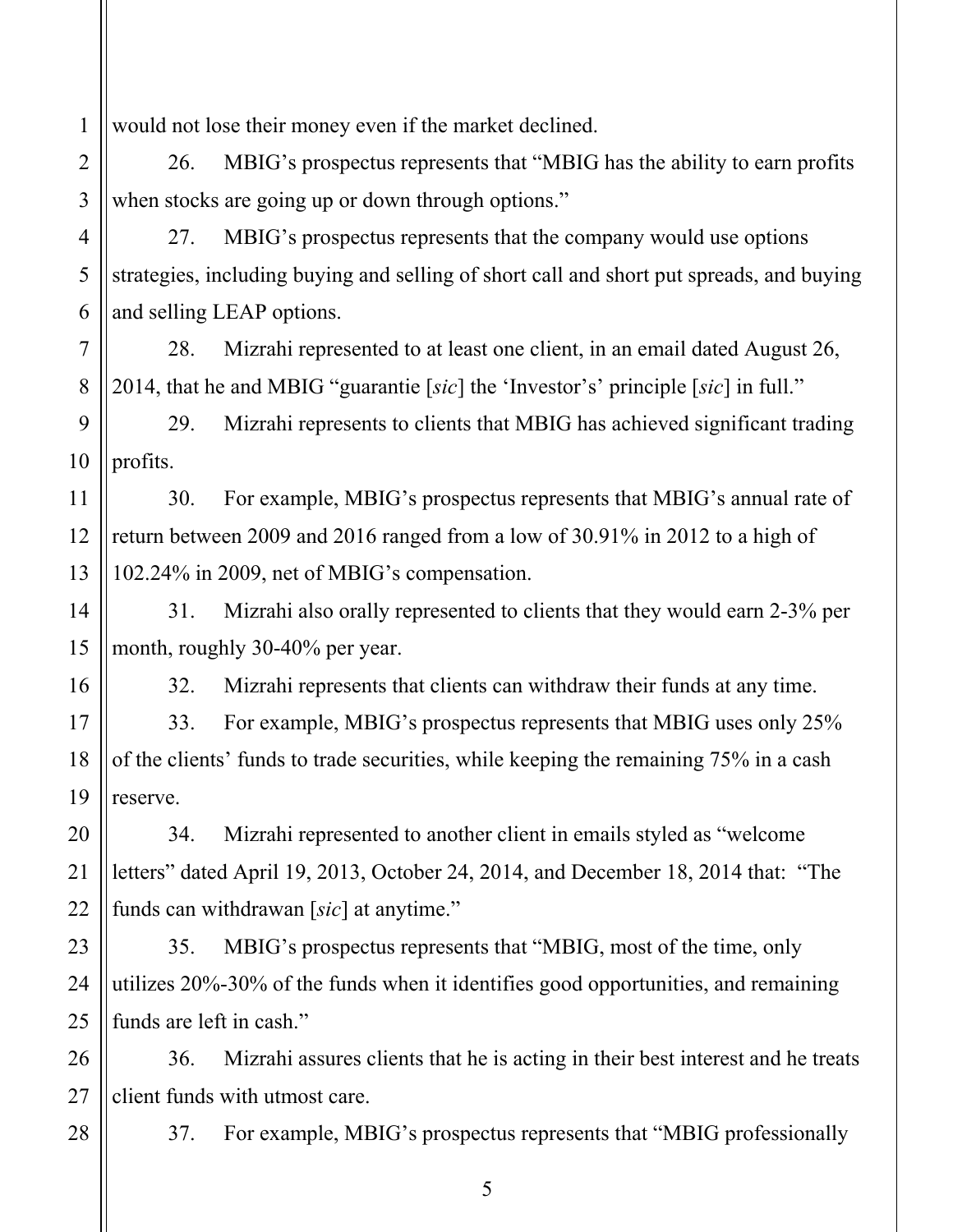1 2 3 manages and monitors funds" and "clients' investments are very important to [Mizrahi] and he treats them as he does his own. . . High ethical standards are very important to him and his clients' interests are always dear to his heart."

4 5 6 7 8 38. Other MBIG documents Mizrahi gave to clients, in the form of "welcome letters," represented that: "At MBIG we manage your investment in a professional manner. Our goal is to maximize profits while managing your investment in a reliable and responsible manner" and that clients "should have full confidence that your investment is in good hands."

39. Mizrahi gave some clients an "Investor Agreement" dated August 26, 2014 and September 1, 2016, which represented that MBIG will receive "25% of all profits generated."

9

10

11

12

13

14

15

24

25

40. MBIG's prospectus represents that its annual rates of return were net of its "25% profit sharing."

16 41. MBIG's clients had a history of reinvestment with MBIG. For example, clients invested additional funds based on their MBIG Monthly Statement, which reflected monthly gains and a growing account balance.

17 18 19 42. Mizrahi also encouraged clients to reinvest their monthly gains so they could make even higher profits and clients felt reassured as other members of the community described that their MBIG accounts were profitable and growing.

20 21 22 23 **B. Mizrahi's Losing Securities Trading and Misuse of Client Funds**  43. Mizrahi directs clients to deposit investment funds into a bank account identified as an "MBIG Company" account at Bank of America, account number ending in 4113.

26 44. The account that Mizrahi told clients was an "MBIG Company" account, account number ending in 4113, is Mizrahi's personal bank account, on which MBIG is also listed.

27 28 45. Clients tendered investment funds to Mizrahi and MBIG by wire transfer, check, and cash.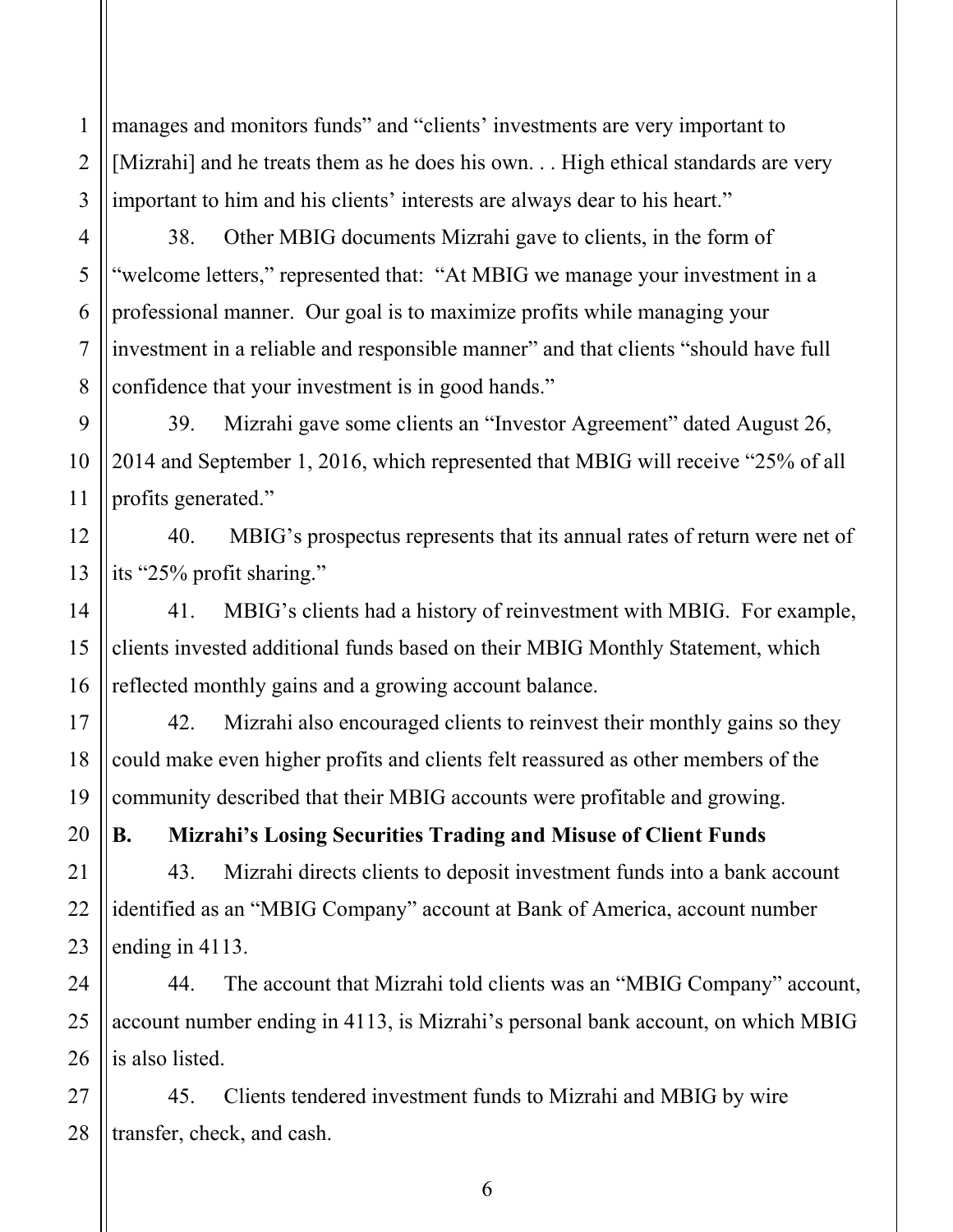46. Between January 2015 and February 2019, Mizrahi transferred \$3.4 million of what appear to be client funds from his personal bank account at Bank of America (account number ending in 4113), plus an additional \$700,000 from an individual that might be Mizrahi's relative and a MBIG client, to his personal brokerage accounts at E\*Trade (account numbers ending in 9547 and 2632) and TD Ameritrade (account number ending 2652).

47. During the same period, Mizrahi purchased \$15.1 million of securities on margin, and sold \$12.8 million worth of securities, respectively, in his personal brokerage accounts at E\*Trade and TD Ameritrade.

48. Between January 2015 and February 2019, there were 15,904 options and equity transactions in Mizrahi's personal brokerage accounts at E\*Trade and TD Ameritrade, which include orders, executions, cancellations, and contract expirations. All but five of the transactions were for the purchase and sale of options.

49. Between January 2015 and February 2019, Mizrahi invested, on margin, up to 100% of the available assets in securities trading, much of it in high-risk options trades.

50. Mizrahi's options trading activity included calls and puts of different expiration dates in 14 different issuers including Facebook, Baidu, SPDR S&P 500 ETF, Netflix, and Goldman Sachs Group.

51. Between January 2015 and February 2019, Mizrahi's personal brokerage accounts at E\*Trade and TD Ameritrade sustained cumulative net losses of over \$2.2 million.

52. Despite sustaining significant and consistent trading losses, Mizrahi used money from his personal brokerage accounts at E\*Trade to pay a substantial sum to himself or to accounts he controls.

28 53. Between January 1, 2015 and October 31, 2018, from his E\*Trade accounts, Mizrahi wrote checks to MBIG (of which he is the sole proprietor) for over \$1.3 million; made transfers of \$51,000 to his personal bank accounts; wrote checks

1

2

3

4

5

6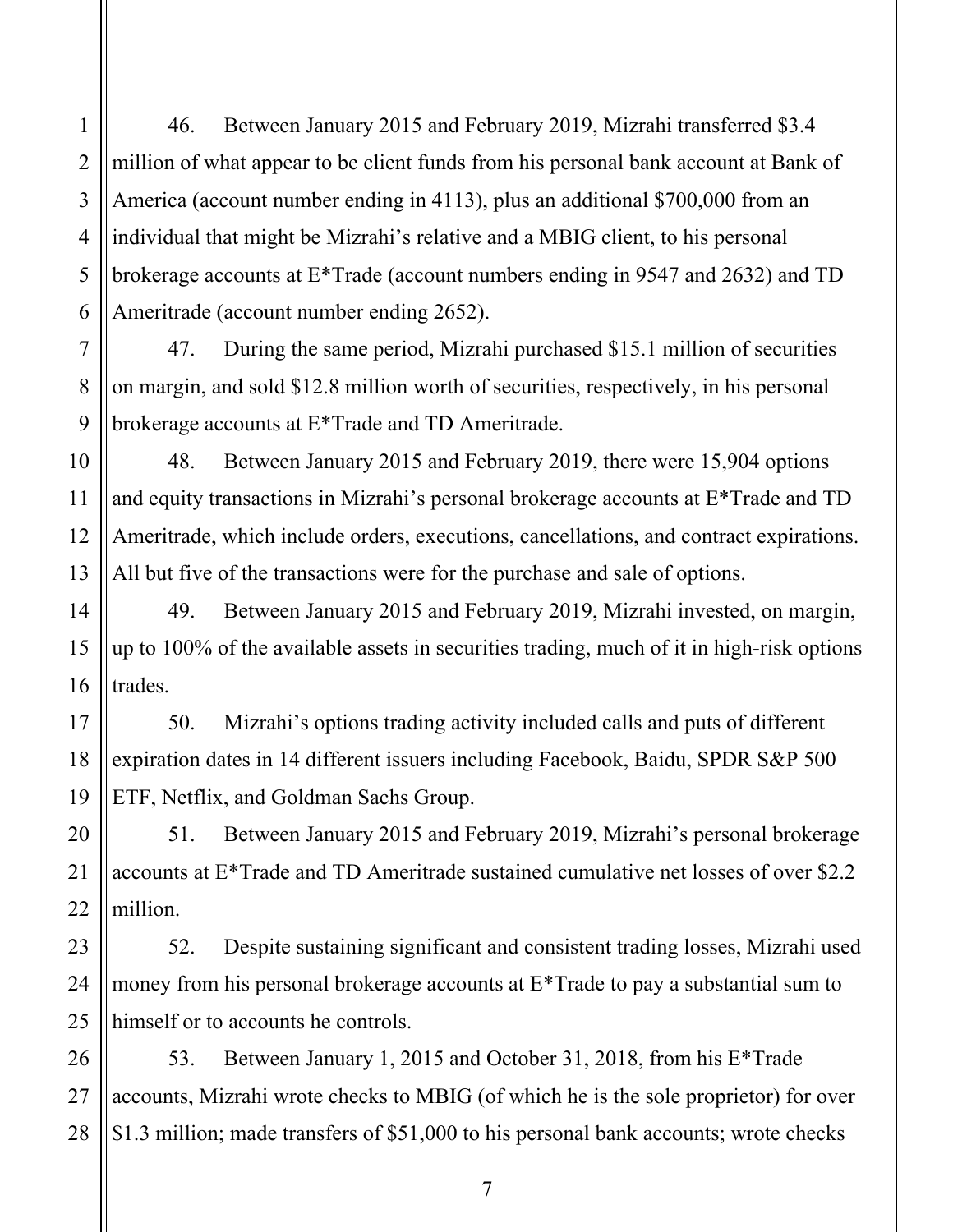1 2 3 4 5 6 to himself for \$18,000; made cash withdrawals totaling over \$12,000; spent nearly \$2,000 on payment processors for which foreign transaction fees were incurred; and made purchases of over \$1,000 at gas stations and stores. Mizrahi also wrote checks totaling for \$391,000 to an entity he does not control and which may belong to one of his relatives who may also be a MBIG client, and Mizrahi wrote checks to individuals believed to be MBIG clients for nearly \$90,000.

54. E\*Trade terminated its account relationship with Mizrahi and closed his accounts effective November 1, 2018. He opened a new personal brokerage account at TD Ameritrade.

55. Mizrahi's TD Ameritrade account during March 2019 shows continued options trading on margin and a wire transfer out of the account on March 6 for \$4,000 to Bank of America account ending 4113.

# **C. Defendants' Fraudulent Monthly Account Statements Provided to Advisory Clients**

56. Mizrahi and MBIG provided "Monthly Statements" to their advisory clients that set forth, among other things, an "account value summary," including beginning and ending balance; net gains and losses; and the client account's "performance" data, including purported realized/unrealized gains in dollars and percentage compared to the monthly performance of the "S&P 500" and "Dow Jones."

57. Mizrahi and MBIG provided one client, who invested with MBIG for successive six-month terms over a two-year period, an "Investment Summary" that included "performance" data including gross gains and profit sharing amounts in dollars and realized/unrealized gains as a percentage of the gross gains.

25 26 27 58. Certain advisory clients also received an "Annual Statement," which included the beginning and ending monthly balances, net gains or losses, and "ROI," representing the client's return on investment.

28

7

8

9

10

11

12

13

14

15

16

17

18

19

20

21

22

23

24

59. The MBIG account statements and summaries provided to advisory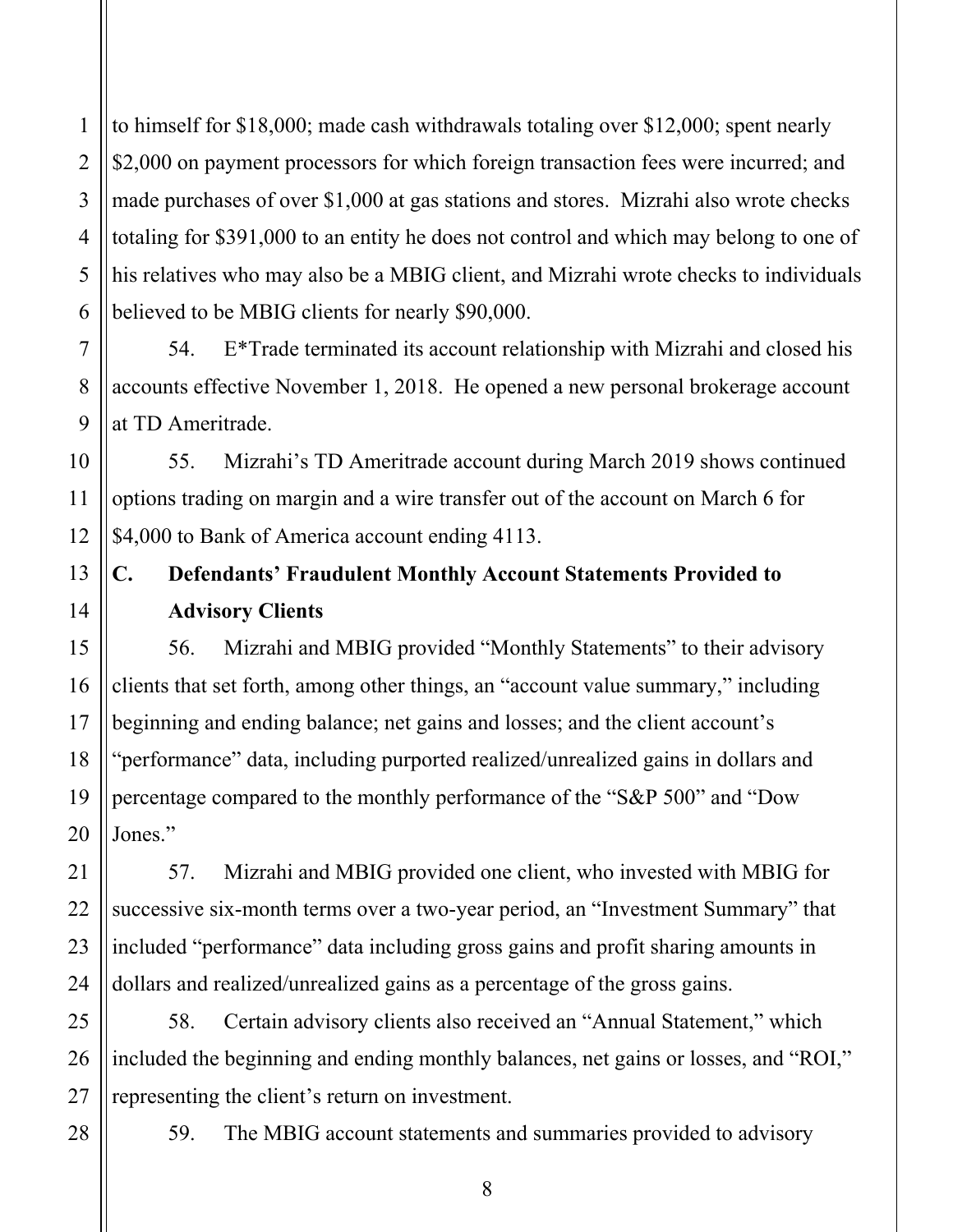1 2 clients falsely indicated that MBIG clients never lost money from MBIG's securities trading, and that MBIG's trading consistently outperformed the S&P 500 and Dow Jones on a monthly basis.

60. Any reasonable investor would have considered the true performance and balance of their funds material, and would have wanted to know the truth about Mizrahi's securities trading losses.

61. Mizrahi knew, or was reckless in not knowing, that he was deceiving advisory clients regarding the performance and balance of their funds and his trading losses. He was also negligent and did not exercise reasonable care in ensuring that the truth was disclosed to these clients.

**D. Defendants' Material Misrepresentations and Omissions** 

# **1. Mizrahi Misrepresented His Trading Success and Clients' Account Balances and Monthly Gains**

62. Mizrahi represented that MBIG clients' funds were "guaranteed," "secure," and risk-free; that he never lost money; and that clients would not lose their investments. In reality, however, Mizrahi's securities trading between January 2015 and February 2019 produced net losses of \$2.2 million overall, and Mizrahi's TD Ameritrade account shows that during March 2019 he continued to trade options on margin and transfer funds out of account to Bank of America account ending 4113.

63. Further, although Mizrahi represented to clients that MBIG could generate returns between 2-3% per month and MBIG's prospectus represented that MBIG generated rates of return of 37.33% in 2015 and 32.82% for 2016 (net of Mizrahi's 25% profit sharing fee), Mizrahi's trading losses for 2015 and 2016 amounted to \$179,680 and \$1,191,735, respectively.

64. Despite incurring persistent trading losses, Mizrahi sent, and continues to send, clients MBIG Monthly Statements showing false positive account balances and monthly gains from MBIG's trading even when the only brokerage account Mizrahi traded suffered losses.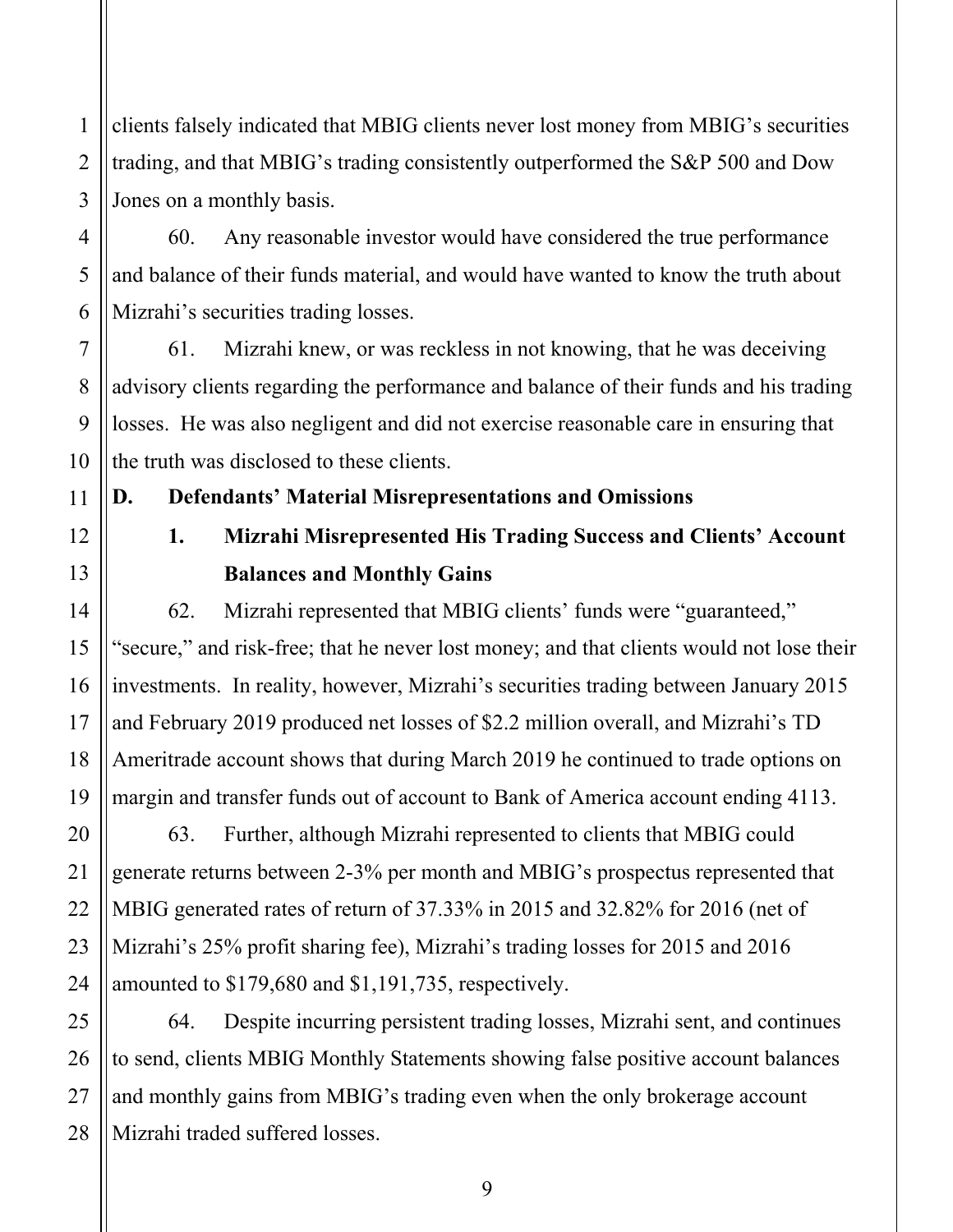65. For example, on or about February 8, 2019, Mizrahi sent several MBIG clients their December MBIG Monthly Statements, which showed a gain of 1.92% even as the Monthly Statement showed declines of the S&P 500 of 9.18% and Dow Jones of 8.66% for the month.

66. However, Mizrahi's TD Ameritrade brokerage records for December 2018 reveal net trading proceeds of negative \$81,233 for the month.

67. As recently as March 15, 2019, Mizrahi sent several clients their January 2019 MBIG Monthly Statements that each showed monthly gains of 1.88% compared to increases set forth on the Monthly Statements for the S&P 500 of 7.87% and Dow Jones of 7.17% for the month, whereas Mizrahi's TD Ameritrade brokerage records for January actually show net trading proceeds of negative \$51,661 for the month.

68. Any reasonable investor would have considered it material that their funds were neither secure, risk-free nor guaranteed to produce advisory returns, and would have wanted to know the truth about Mizrahi's securities trading losses.

69. Mizrahi knew, or was reckless in not knowing, that he was deceiving advisory clients regarding the performance and balance of their funds and his trading losses. He was also negligent and did not exercise reasonable care in ensuring that the truth was disclosed to these clients.

## **2. Mizrahi Misrepresented His Compensation**

70. MBIG's Investment Agreement represented that it will receive "25% of all profits generated." MBIG's prospectus represented that it receives "25% profit sharing."

71. Although Mizrahi's personal brokerage records show no profitable trading over the four-year period between January 2015 to February 2019, Mizrahi wrote checks to MBIG (essentially himself, as a d/b/a) for over \$1.3 million; made transfers of \$51,000 to his personal bank accounts; wrote checks to himself for \$18,000; made cash withdrawals totaling over \$12,000; and spent over \$3,000 on personal expenses.

1

2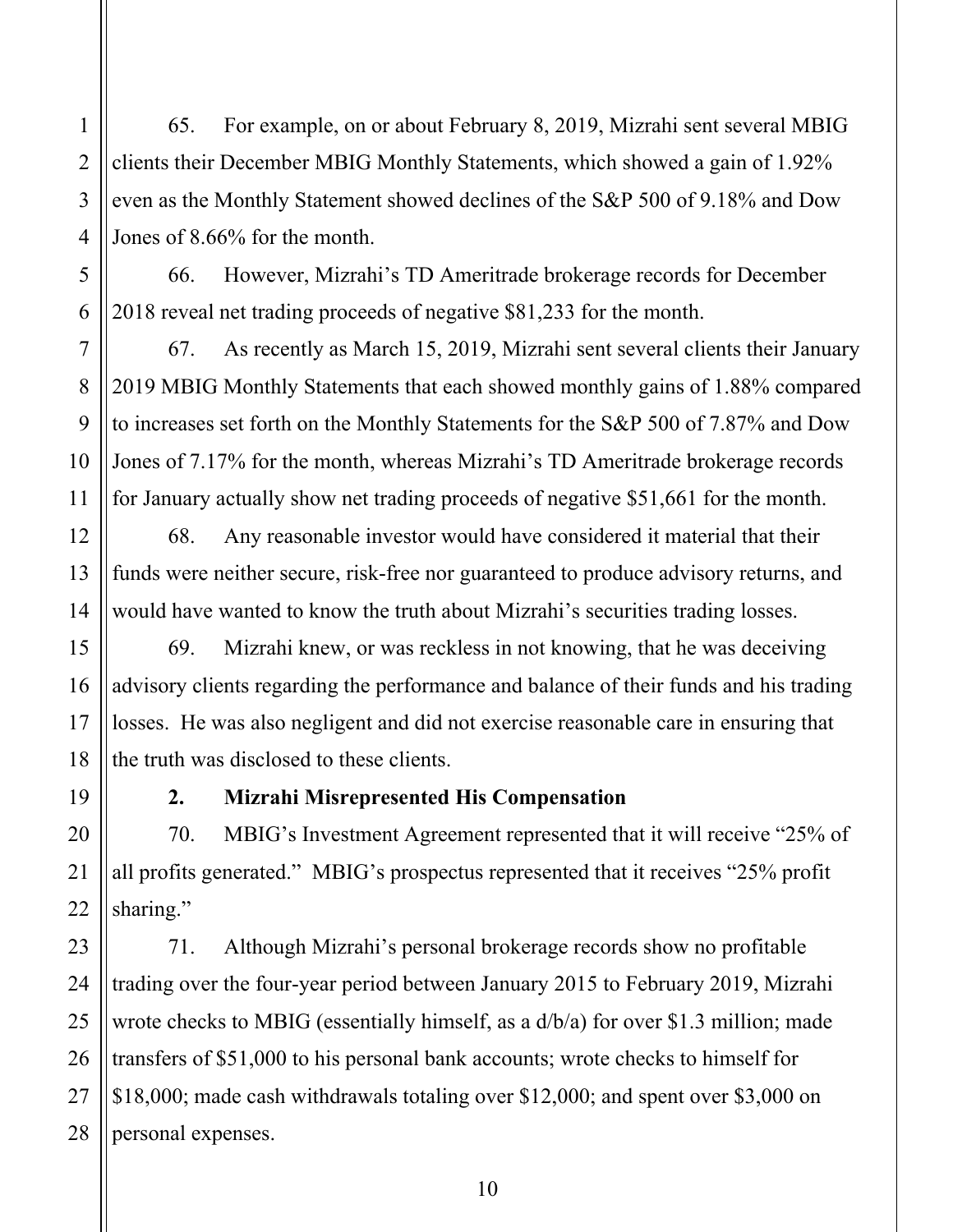72. Any reasonable investor would have considered it material that Mizrahi was receiving compensation beyond the amount represented, while advisory clients' accounts were suffering losses—since Mizrahi's securities trading was not profitable, but incurring losses.

73. Mizrahi knew, or was reckless in not knowing, that he was misrepresenting his compensation. He was also negligent and did not exercise reasonable care in ensuring that his true compensation was disclosed to these clients.

# **3. Mizrahi Misrepresented the Existence of a Cash Reserve and Clients' Ability to Withdraw Funds**

74. Mizrahi represented that he would keep 75% of client funds in a cash reserve; however, the brokerage records of his securities trading on behalf clients reflect no such reserve.

75. Records of Mizrahi's trading instead reflect that between January 2015 and February 2019, Mizrahi invested, on margin, up to 100% of the available assets in securities trading, the majority of it in options.

76. Mizrahi promised clients they could withdraw their money at any time.

77. However, given Mizrahi's persistent trading losses and diversion of client funds to himself, MBIG advisory clients were unable to withdraw their funds, despite repeated requests.

78. For example, two MBIG clients filed lawsuits in state court in September 28, 2018 and December 21, 2018 against Mizrahi and MBIG, seeking the return of their funds. Mizrahi and MBIG have not filed a response to either lawsuit.

79. Another client, in or about April 19, 2018, filed a police report with the Los Angeles Police Department, after Mizrahi refused to return the client's funds.

25 26 27 80. When clients requested return of their funds, Mizrahi sometimes gave them checks on which he wrote "do not deposit without written consent," and then withheld consent for the checks to be deposited.

28

1

2

3

4

5

6

7

8

9

10

11

12

13

14

15

16

17

18

19

20

21

22

23

24

81. For example, Mizrahi gave one client a total of nine checks for \$10,000,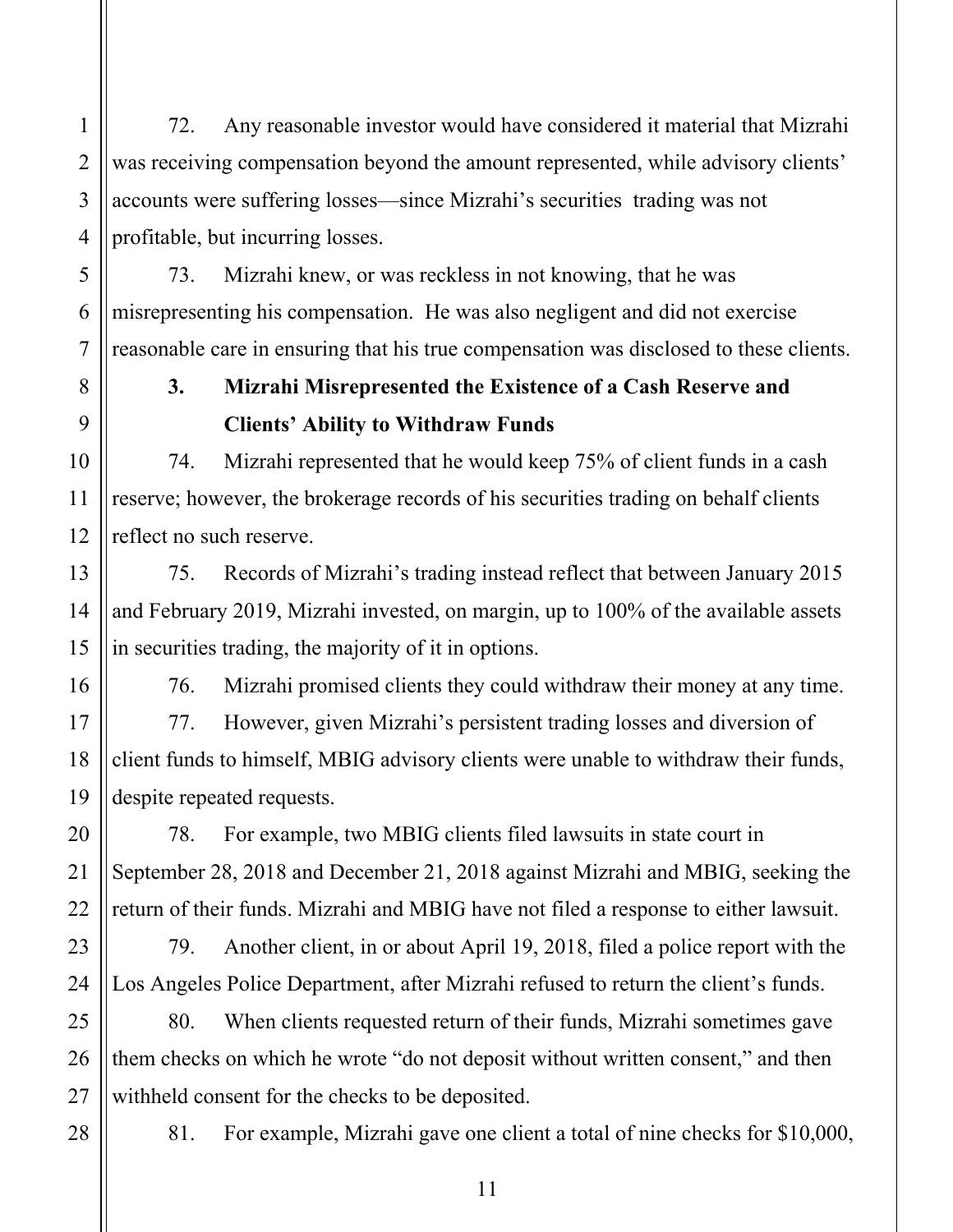1 2 each dated April 2, 2018, May 2, 2018, June 20, 2018, August 2, 2018, August 30, 2018, October 10, 2018, November 7, 2018, and December 7, 2018.

82. When the client attempted to cash the April 2, 2018 check, it was declined for insufficient funds. Thereafter, the client did not attempt to negotiate the remaining checks because Mizrahi never gave his "written consent."

83. Mizrahi gave other clients checks that were returned for insufficient funds. For example, Mizrahi gave a client two checks dated March 14, 2017 totaling \$496,729.35 that did not clear the client's bank account because Mizrahi stopped payment.

84. Mizrahi gave another client checks dated March 2, 2018 for \$25,867 and August 1, 2018 for \$2,000 that did not clear the client's bank account due to insufficient funds.

85. Mizrahi has given clients a series of false excuses and explanations as to why he cannot honor requests for return of client funds.

86. For example, Mizrahi has cited, among other things, "market conditions," waiting until "contracts expired" or for receipt of funds that "will be coming from Israel," waiting for authorization from the Israeli equivalent of the IRS, "margin requirements," trades have not cleared, and that his E<sup>\*</sup>Trade account was frozen.

87. Mizrahi has given clients written assurances that client funds would be returned, which have not been honored. For example, Mizrahi signed a "Payment Agreement" with one client, dated April 3, 2018, agreeing to pay the client the total of \$400,000 by June 2, 2018; Mizrahi later reneged.

88. As another example, Mizrahi signed on December 10, 2018 a written promise that he would pay one client \$50,000 from that client's "investment account" on or before December 27, 2018; Mizrahi has to date provided no funds.

27 28 89. Mizrahi represented to at least two clients in writing on October 18, 2018 and November 2, 2018 that they would receive a "distribution" of their "share"

3

4

5

6

7

8

9

10

11

12

13

14

15

16

17

18

19

20

21

22

23

24

25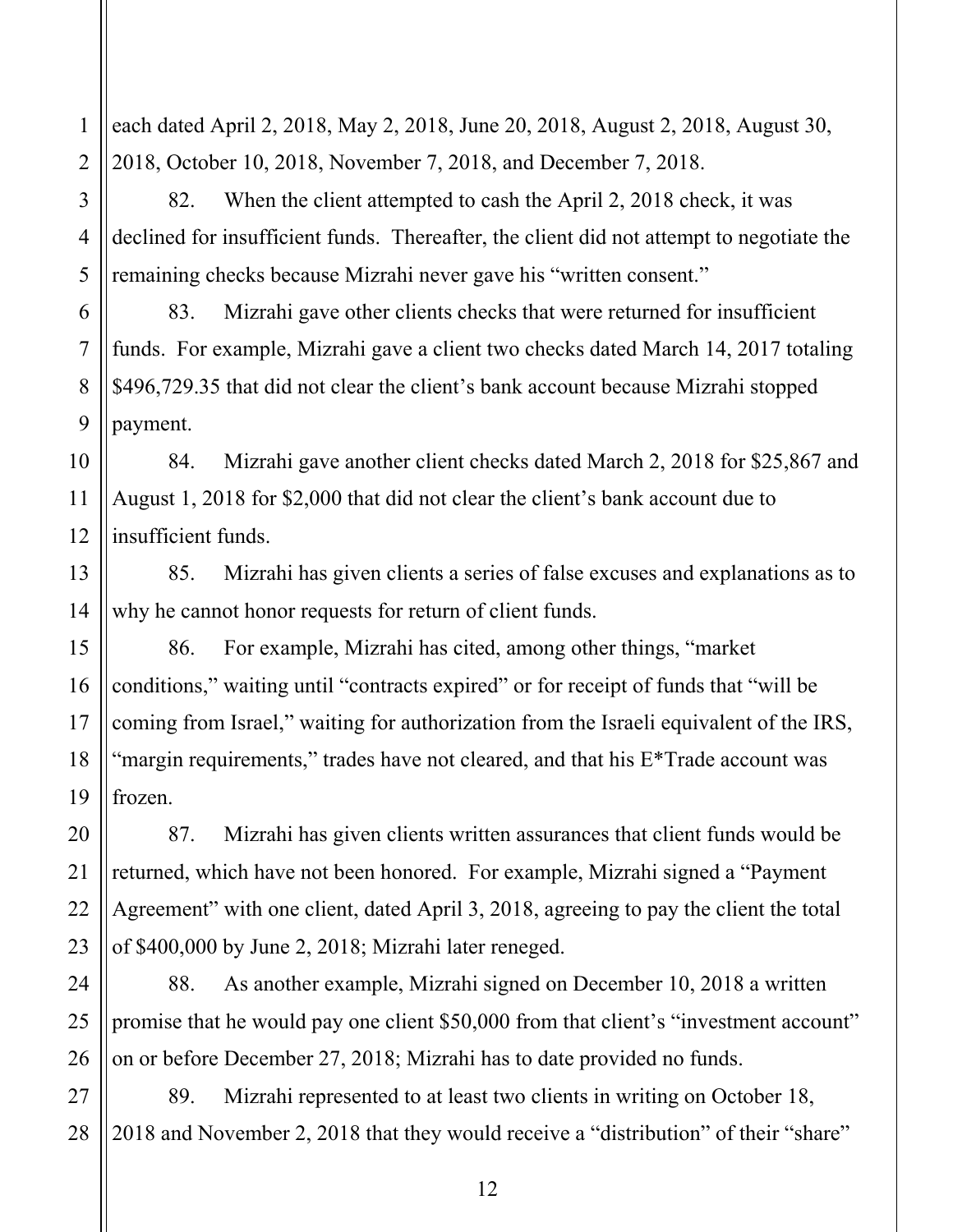of \$8,660,000 worth of "contracts" MBIG held at E\*Trade that were "expiring" in October 2018 and December 2018. At the time Mizrahi sent the November 2 email, E\*Trade had already told him that it terminated his personal brokerage accounts. Mizrahi wrote to one of these clients in an email dated October 22, 2018: "I promise you will get funds." These clients have not, to date, received any funds.

90. Any reasonable investor would have considered it material that there was no cash reserve for advisory clients' investments, and that their monies could not be withdrawn on demand.

91. Mizrahi knew, or was reckless in not knowing, that he was misrepresenting the existence of a cash reserve and the availability of withdrawals. He was also negligent and did not exercise reasonable care in ensuring that the true state of affairs was disclosed to these clients.

# **4. Mizrahi's Use of Fabricated E\*Trade Statements to Deceive Advisory Clients**

92. When MBIG clients have sought assurances from Mizrahi that their funds are invested in the securities markets and are safely held, Mizrahi has showed them what appear to be brokerage statements for a MBIG account held at E\*Trade.

93. Mizrahi has shown clients what purport to be MBIG  $E^*$ Trade statements including from July 2017 showing a month-end balance of \$6,614,182.59; August 2017 showing a month-end balance of \$6,670,604.45; January 2018 showing a month-end balance of \$7,108,527.44; February 2018 showing a month-end balance of \$7,383,039.47; and September 2018 showing a month-end balance of \$8,641,099.91.

94. Mizrahi emailed one client on December 28, 2018 that: "I have shown you the statements of this E\*Trade account for 36 consecutive months indicating beginning and ending balances showing that the funds are there safe and 'alive' and therefore not missing, lost or stolen." At the time Mizrahi wrote the December 28 email, his E\*Trade brokerage accounts had been terminated by E\*Trade for nearly

1

2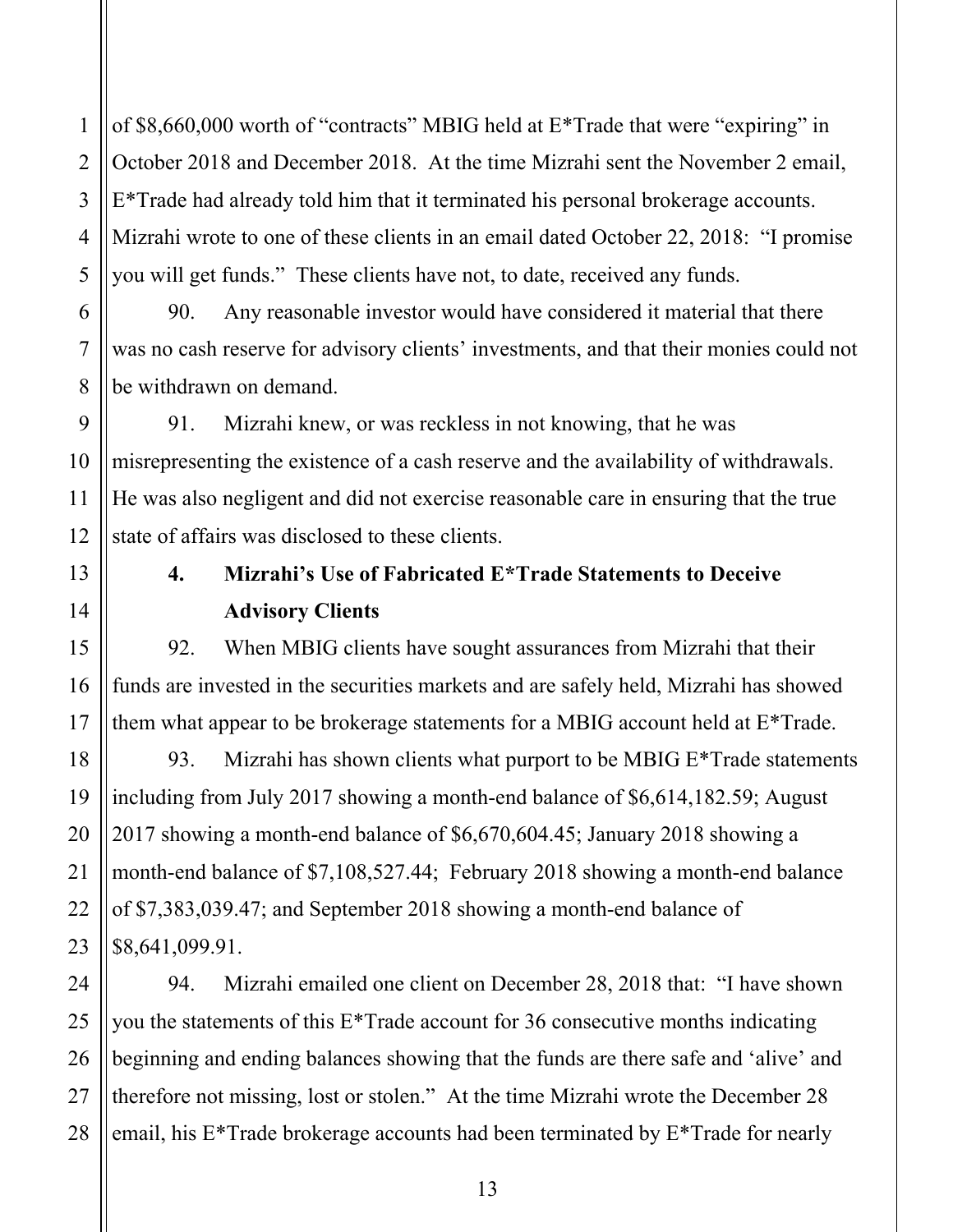1 two months.

2

3

4

5

6

7

8

9

10

11

12

13

14

15

16

17

18

19

20

21

22

23

24

25

26

95. Mizrahi showed several clients, at an in-person meeting on February 21, 2019, a purported current account statement for a MBIG account at E\*Trade that falsely reflected an account balance of \$9.4 million.

96. The account number on these purported MBIG account statements ending in 9547—is identical to one of Mizrahi's personal accounts at E\*Trade, which was closed by E\*Trade effective November 1, 2018.

97. At various times, including on or about February 21, 2019, Mizrahi has also falsely told clients that their funds are held in an account on E\*Trade's "secure platform" which he can access only once a month using a link he receives by email and this account is not accessible through E\*Trade's public website.

98. For example, Mizrahi emailed one client on November 1, 2018 that: "It is impossible to get statements from the platform."

99. MBIG does not have, and has never had, an account at E\*Trade.

100. Mizrahi's personal E\*Trade accounts were terminated and closed effective November 1, 2018.

101. E\*Trade advised Mizrahi of the termination by phone and the firm sent Mizrahi written notices of the termination. Prior to the termination of his accounts, Mizrahi falsely told E\*Trade personnel that MBIG was "an accounting firm" and it does not hold any investments. Mizrahi also falsely told E\*Trade personnel that he did not provide an E\*Trade account statement belonging to MBIG to any individual. Mizrahi also falsely claimed to E\*Trade personnel that his E\*Trade accounts may have been "hacked."

102. Any reasonable investor would have considered it material that the account balances Mizrahi showed them were fictitious and that MBIG had no brokerage account with millions of dollars in funds.

27 28 103. Mizrahi knew, or was reckless in not knowing, that he was deceiving advisory clients as to MBIG's purported brokerage account and its fictitious balances.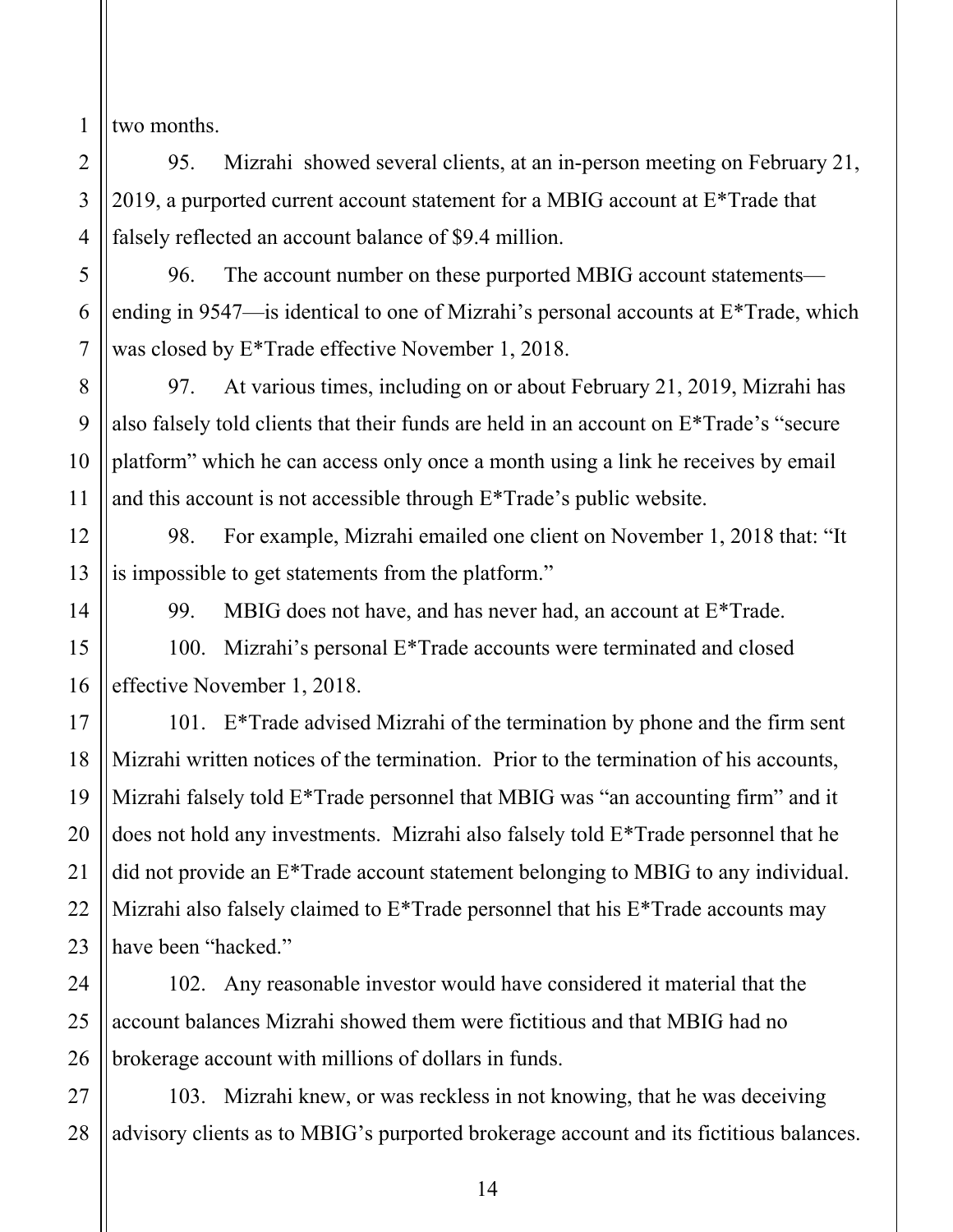1 2 He was also negligent and did not exercise reasonable care in ensuring that the truth was disclosed to these clients.

3

4

5

6

7

8

9

10

11

12

13

15

16

17

18

19

20

21

22

23

24

25

## **5. Mizrahi Misrepresented His Licenses**

104. Although Mizrahi has represented he was a broker and CPA, he has never held any securities or CPA licenses.

105. Any reasonable investor would have considered this information material and would have wanted to know the truth about Mizrahi's lack of professional licenses.

106. Mizrahi knew, or was reckless in not knowing, that he was misrepresenting his professional credentials. He was also negligent and did not exercise reasonable care in ensuring that the truth concerning his lack of credentials.

14 107. Mizrahi made material misstatements to MBIG's advisory clients personally and on behalf of MBIG; as its sole proprietor, Mizrahi is the maker of any statements by MBIG.

## **6. Mizrahi and MBIG Acted as Investment Advisers**

108. During all relevant times, Mizrahi and MBIG, his d/b/a, acted as investment advisers to their clients.

109. Mizrahi, as MBIG's sole proprietor, was responsible for managing clients' investments, and managed clients' funds on a discretionary basis. He acted as the sole representative of MBIG when advising the clients about their investments; the clients looked exclusively to Mizrahi to manage their funds; and, pursuant to the discretionary authority that the clients had granted, Mizrahi personally managed the clients' investments.

110. Mizrahi and MBIG received compensation in connection with managing clients' investments.

26 27 28 111. As investment advisers, Mizrahi and MBIG owed clients a fiduciary duty, and were prohibited from making untrue statements of material fact or from omitting to state material facts necessary to make his statements not misleading.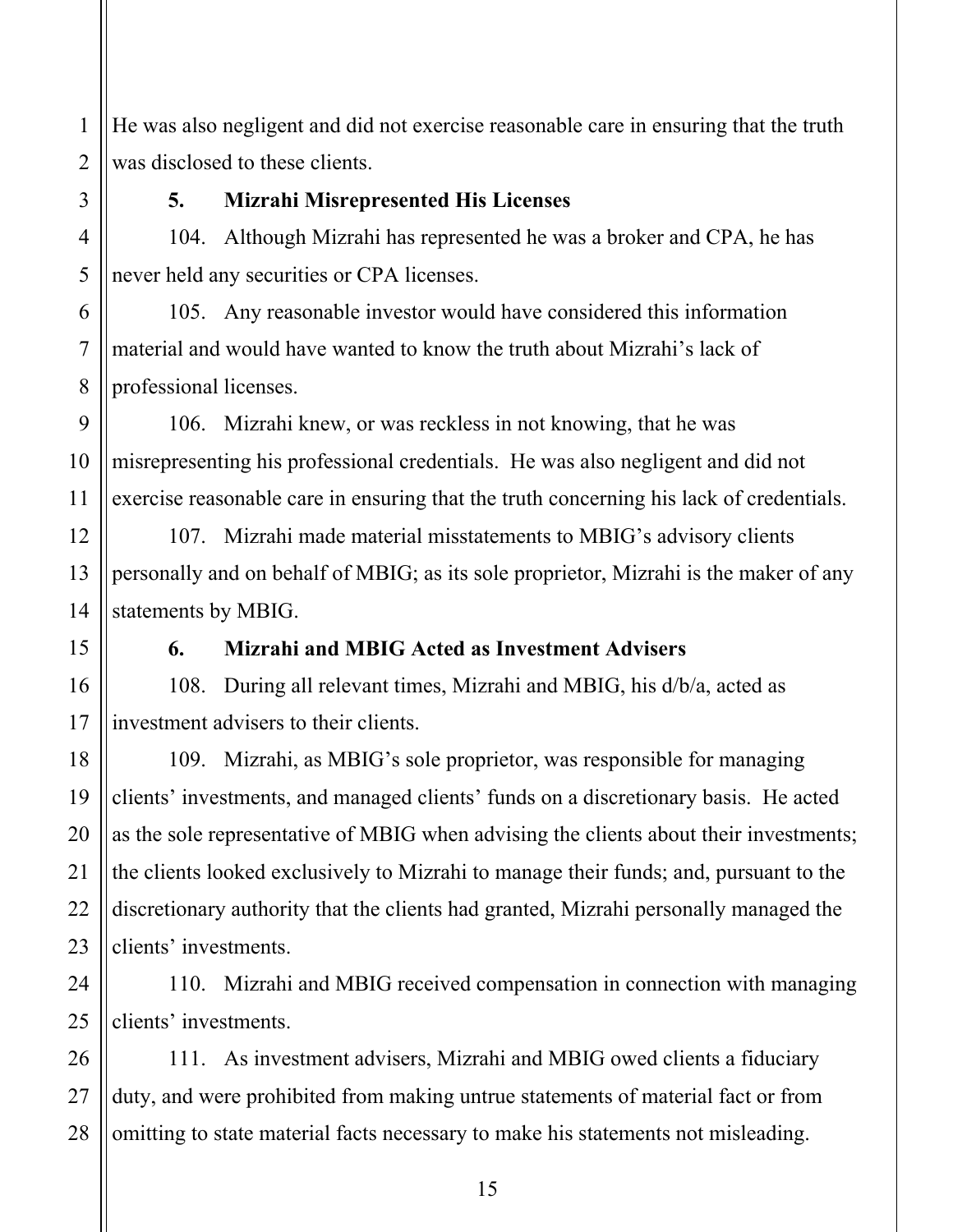112. As sole proprietor of MBIG, Mizrahi's conduct, scienter and negligence are properly imputed to MBIG.

### **FIRST CLAIM FOR RELIEF**

# **Fraud in the Connection with the Purchase and Sale of Securities Violations of Section 10(b) of the Exchange Act and Rule 10b-5(b) (against All Defendants)**

113. The SEC realleges and incorporates by reference paragraphs 1 through 112 above.

114. As set forth above, Defendants Mizrahi and MBIG made several material misrepresentations to MBIG clients, including regarding the safety of their investment, the use of their funds, potential rates of investment returns, Mizrahi's qualifications, the existence of a cash reserve, and the ability of clients to withdraw money at their discretion.

115. By engaging in the conduct described above, Defendants Mizrahi and MBIG, directly or indirectly, in connection with the purchase or sale of a security, and by the use of means or instrumentalities of interstate commerce, of the mails, or of the facilities of a national securities exchange, knowingly and recklessly, made untrue statements of a material fact or omitted to state a material fact necessary in order to make the statements made, in the light of the circumstances under which they were made, not misleading.

116. By engaging in the conduct described above, Defendants Mizrahi and MBIG violated, and unless restrained and enjoined will continue to violate, Section 10(b) of the Exchange Act, 15 U.S.C. § 78j(b), and Rule 10b-5(b) thereunder, 17 C.F.R. § 240.10b-5(b).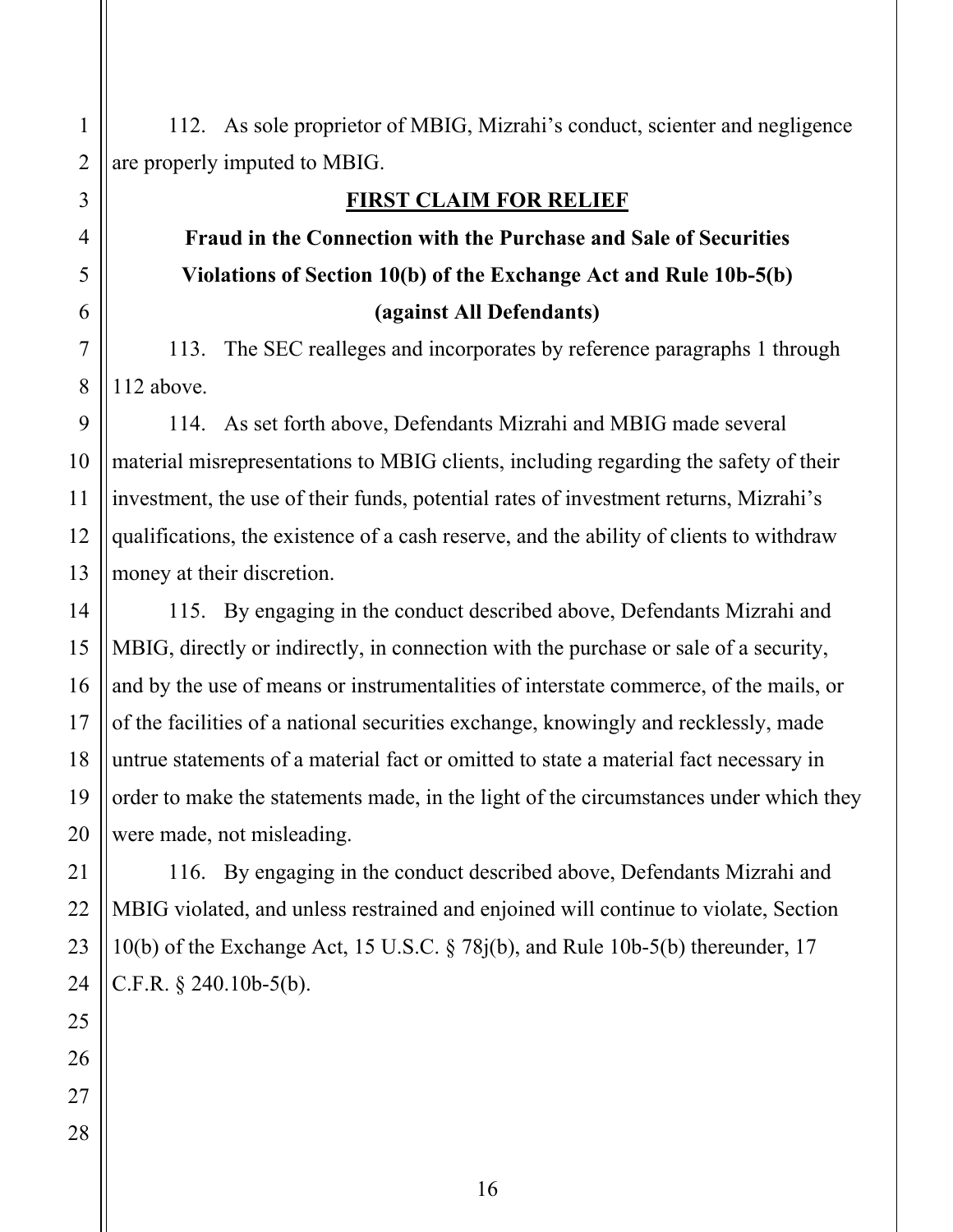### **SECOND CLAIM FOR RELIEF**

# **Fraud in Connection with the Purchase or Sale of Securities Violations of Section 10(b) of the Exchange Act and Rule 10b-5(a) and (c) (against all Defendants)**

117. The SEC realleges and incorporates by reference paragraphs 1 through 112 above.

118. As set forth above, by distributing false and misleading account statements, showing clients false MBIG account statements, and encouraging clients to provide false information to the SEC, Defendants Mizrahi and MBIG engaged in a scheme to defraud MBIG clients.

119. By engaging in the conduct described above, Defendants Mizrahi and MBIG, and each of them, directly or indirectly, in connection with the purchase or sale of a security, and by the use of means or instrumentalities of interstate commerce, of the mails, or of the facilities of a national securities exchange, knowingly and recklessly: (a) employed devices, schemes, or artifices to defraud; and (b) engaged in acts, practices, or courses of business which operated or would operate as a fraud or deceit upon other persons.

120. By engaging in the conduct described above, Defendants Mizrahi and MBIG violated, and unless restrained and enjoined will continue to violate, Section 10(b) of the Exchange Act, 15 U.S.C. § 78j(b), and Rules 10b-5(a) and 10b-5(c) thereunder, 17 C.F.R. §§ 240.10b-5(a) & 240.10b-5(c).

## **THIRD CLAIM FOR RELIEF**

# **Fraud by an Investment Adviser Violations of Sections 206(1) and 206(2) of the Advisers Act (against all Defendants)**

121. The SEC realleges and incorporates by reference paragraphs 1 through 112 above.

122. As set forth above, Mizrahi and MBIG acted as investment advisers for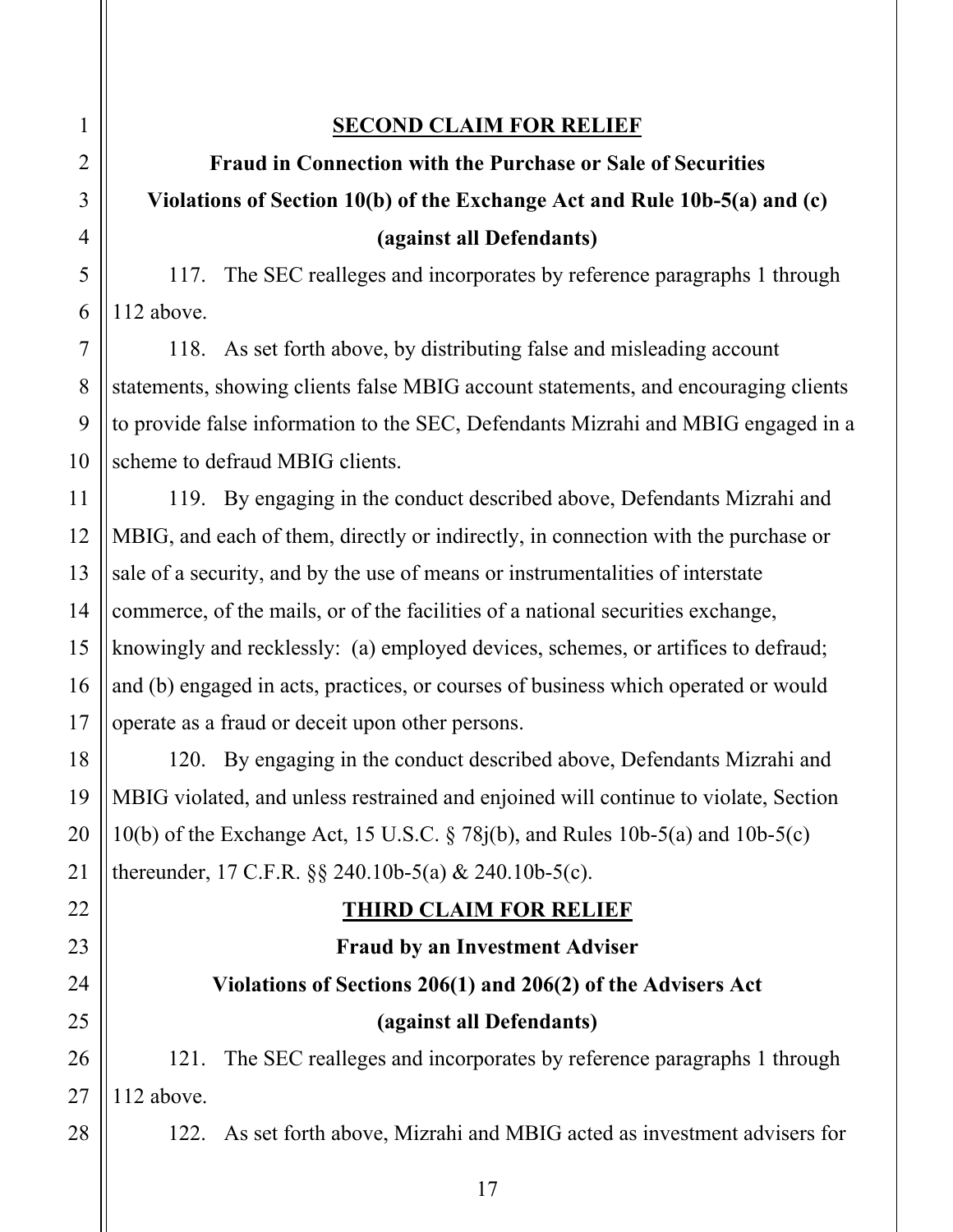1 the clients of MBIG. They received compensation in exchange for their investment advice. They defrauded, and continue to defraud, MBIG clients by providing them with false MBIG account statements and false E<sup>\*</sup>Trade brokerage statements and encouraging clients to provide false information to the SEC, and by making material misrepresentations regarding the use of funds, safety of the investment, potential rates of returns, the existence of a cash reserve, the ability to withdraw funds at their request, and Mizrahi's professional qualifications.

123. By engaging in the conduct described above, Defendants Mizrahi and MBIG, and each of them, directly or indirectly, by use of the mails or means and instrumentalities of interstate commerce, knowingly, recklessly and negligently: (a) employed or are employing devices, schemes or artifices to defraud clients or prospective clients; and (b) engaged in or are engaging in transactions, practices, or courses of business which operated as a fraud or deceit upon clients or prospective clients.

124. By engaging in the conduct described above, Defendants Mizrahi and MBIG have violated, and unless restrained and enjoined, will to continue to violate, Sections 206(1) and (2) of the Advisers Act, 15 U.S.C. §§ 80b-6(1) & 80b-6(2).

### **PRAYER FOR RELIEF**

WHEREFORE, the SEC respectfully requests that the Court:

**I.** 

Issue findings of fact and conclusions of law that Defendants committed the alleged violations.

#### **II.**

Issue, in a form consistent with Fed. R. Civ. P. 65, a temporary restraining order and an order to show cause why a preliminary injunction should not be entered, temporarily and preliminarily enjoining Defendants, and their officers, agents, servants, employees and attorneys, and those persons in active concert or participation with any of them, who receive actual notice of the judgment by personal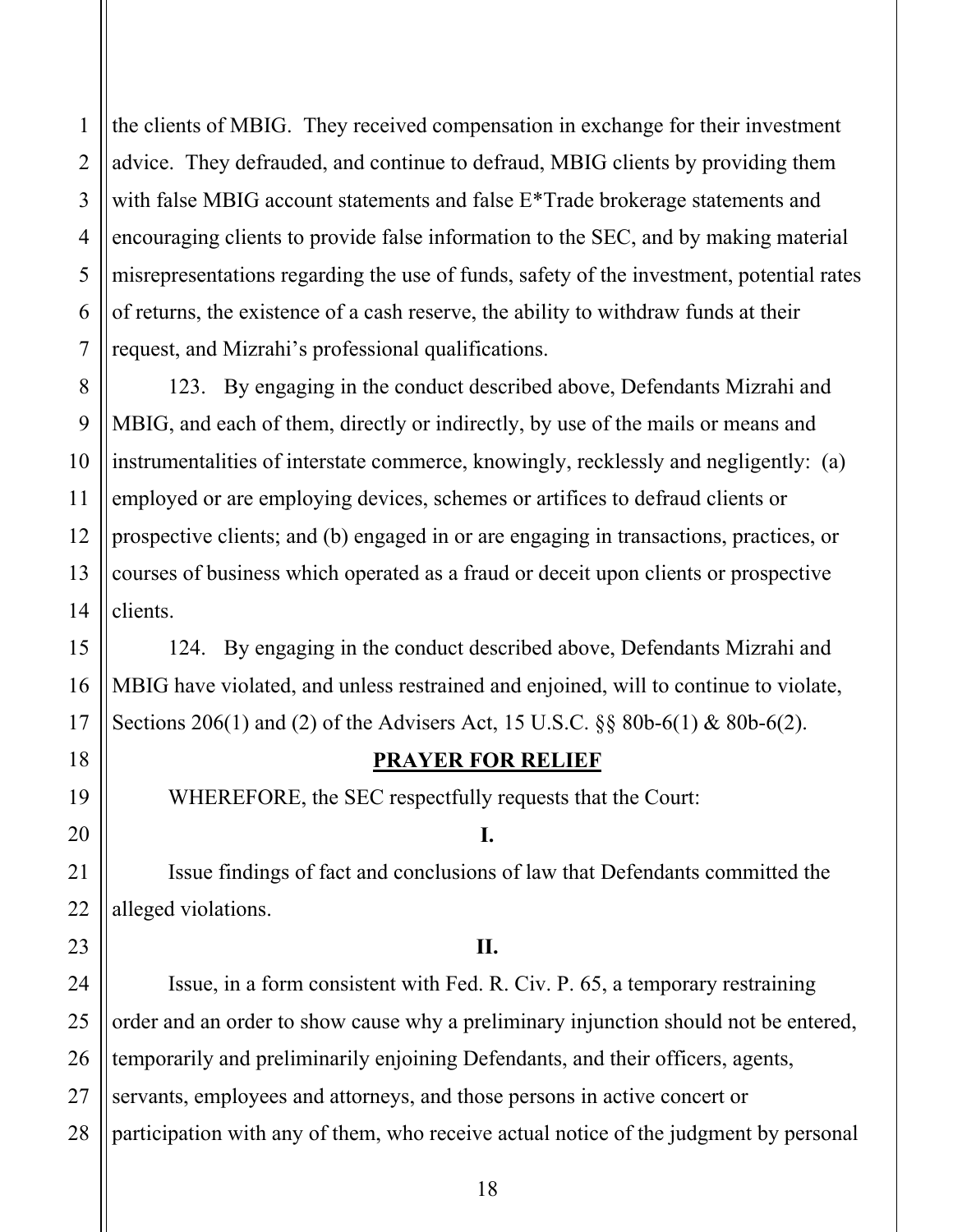1 service or otherwise, and each of them, from violating Section 10(b) of the Exchange Act [15 U.S.C. §§ 78j(b)] and Rule 10b-5 thereunder [17 C.F.R. § 240.10b-5 and Sections 206 (1) and (2) of the Advisers Act [15 U.S.C. §§ 15 U.S.C. § 80b-6(1) and 80b-6(2)].

### **III.**

Issue, in a form consistent with Fed. R. Civ. P. 65, a temporary restraining order and an order to show cause why a preliminary injunction should not be entered, freezing the funds and assets of Defendants; prohibiting Defendants from destroying documents; ordering an accounting by Defendants; and ordering expedited discovery.

#### **IV.**

Issue judgments, in forms consistent with Rule 65(d) of the Federal Rules of Civil Procedure, permanently enjoining the Defendants, and their officers, agents, servants, employees and attorneys, and those persons in active concert or participation with any of them, who receive actual notice of the judgment by personal service or otherwise, and each of them, from violating Section 10(b) of the Exchange Act [15 U.S.C. §§ 78j(b)] and Rule 10b-5 thereunder [17 C.F.R. § 240.10b-5].

#### **V.**

Issue judgments, in forms consistent with Rule 65(d) of the Federal Rules of Civil Procedure, permanently enjoining the Defendants, and their officers, agents, servants, employees and attorneys, and those persons in active concert or participation with any of them, who receive actual notice of the judgment by personal service or otherwise, and each of them, from violating Sections 206 (1) and (2) of the Advisers Act [15 U.S.C. §§ 15 U.S.C. § 80b-6(1) and 80b-6(2)].

### **V.**

Order Defendants to disgorge all funds received from their illegal conduct, together with prejudgment interest thereon.

### **VI.**

Order Defendants to pay civil penalties under Section 21(d)(3) of the Exchange